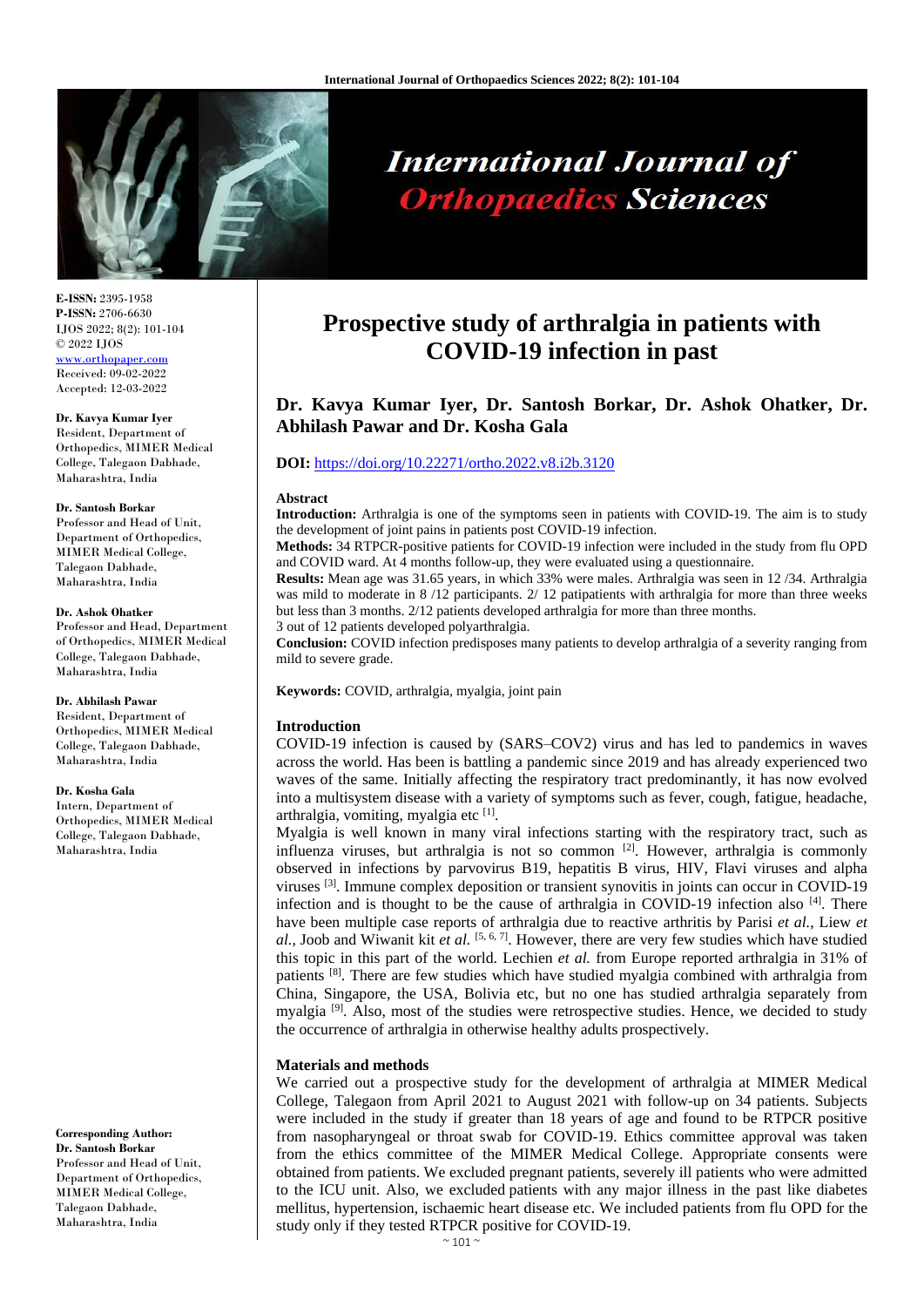We excluded patients with a history of pre-existing arthritis like osteoarthritis, rheumatoid arthritis, post influenza arthritis, Gouty arthritis, psoriatic arthropathy before becoming COVID positive. We studied parameters such as grading of joint pain if any (0-4), number of joints paining, duration of pain and demographic variables like age, sex, address. A questionnaire was used to collect data at four months follow-up. All subjects selected were subjected to a series of questions in the vernacular language of the subject by the investigator. The questionnaire was directly uploaded to a Google document.

# **Instruments/questionnaires used for data collection**

- Clinical examination and demographic profile of patients
- A detailed questionnaire evaluating the presence or development of joint pains, which the principal investigator will be asking the patients

**Detailed research plan:** The study will be spanned over 4 months, wherein the first 3 will be for data collection and in the last month, data will be analysed. The study will include subjects who have had a positive COVID - 19 infection and are now cured of the disease and are coming to the orthopaedic OPD complaining of joint pain. Both large and small joint pains will be evaluated by using a detailed questionnaire. We are taking patients who are now COVID-19 free because there are certain NSAIDs (paracetamol, diclofenac, etc.) And Antimalarial drugs (hydroxychloroquine, etc.) (2) That are given to patients who are tested COVID positive that masks the effects of any kind of arthritis. Hence patients cured of COVID are taken in this study.

# **Questionnaire**

Please fill in the blanks: Name of investigator Date:  $/20$ Name of Patient - Age - Gender - Address - Contact Number - Working as/ profession Date of positive COVID-19 (RT- PCR or Rapid antigen test) - Presence of any comorbidities - HTN/DM/CHD/ currently existing arthritis/ etc. Hospitalisation after positive test - Yes/No If yes, date of hospitalisation - Clinical symptoms at the time of admission - (free text) Clinical symptoms at the time of discharge - (free text) CT findings - CORAD score - Treatment received during illness - If hospitalised, date of discharge - Date of negative RT-PCR or rapid antigen test -

**Arthralgia began with:** A fever, an accident, other describe

**Arthralgia affects:** fingers, hands / wrists, elbows, shoulders, neck, back, toes, feet / ankles, knees, hips.

**Ability to carry out your daily life this week?** 0 will be marked if the patient can always do it and have no difficulty with the task, 2 is marked if the patient can usually do it. However, have some difficulty, 4 if he/she can sometimes do it, but you usually have much difficulty, and 6 if unable to do it.

**Dressing and Grooming:** Are you able to: Dress yourself, including shoe laces and buttons, Shampoo your hair,

**Arising:** Are you able to: Stand up from a straight chair, Get in and out of bed

**Eating:** Are you able to: Cut your meat, Lift a full glass to your mouth, and Open a milk carton

**Walking:** Are you able to: Walk outdoors on flat ground, Climb 5 steps, Go down five steps, Walk on uneven ground. Will be checking for any aids or Devices that the patient usually uses for any of the above activities: Aids used for dressing (button hook, zipper pull) Special or built up a chair, Built-up or special utensils, Cane, Walker, Crutches, wheelchair

Note down any categories that the patient usually needs help from another person: Dressing and Grooming, Arising, Eating, Walking

# **Ability to carry out these tasks during the week**

0 will be marked if the patient can always do it and have no difficulty with the task, 2 is marked if the patient can usually do it, although have some difficulty, 4 if he/she can sometimes do it, but you usually have much difficulty, and 6 if unable to do it.

**Hygiene:** Are you able to: Wash and dry your body? Take a tub bath? Get on and off the toilet?

**Reach:** Are you able to: Reach above your head and get down a 5 LB bag of sugar? Bend down to pick up clothing from the floor

**Grip:** Are you able to: Open car doors? Open previously opened jars? Turn faucets on and off?

**Activities:** Are you able to: Run errands and shop? Get in and out of a car? Do chores such as vacuuming and yard work? Dance Golf Swim Please check any Aids or Devices that you usually use for any of the above activities: Raised toilet seat, Bathtub seat, Bath tub bar, long handled appliances in bathroom, long handled appliances for reach. Jar opener (for previously opened jars), please check any categories that you usually need help from another person: Hygiene, Reach, Grip, Activities

**How's your Overall Health?** In general, would you say that your overall health is: excellent, very good, good, fair, or poor?

**Morning stiffness:** Are you stiff in the morning? Yes no, if yes, how long does the stiffness last: hours, minutes

**Pain** None to Severe graded from 0  $\qquad$  100. When a patient wakes up in the morning, is there an ache? Yes/no. If yes, how long does your pain last? Do you take anything for pain? Yes, no. If yes, please list and its dosage

**Symptoms:** Have you had any of these symptoms today, this past week, this past month?

**General -** Fever, Dizziness Tiredness (fatigue)

**Head, eyes, ears, nose, mouth, throat -** Blurred vision, Ringing in your ears, Hearing difficulties, Mouth sores, Dry mouth Loss, change in taste, Headache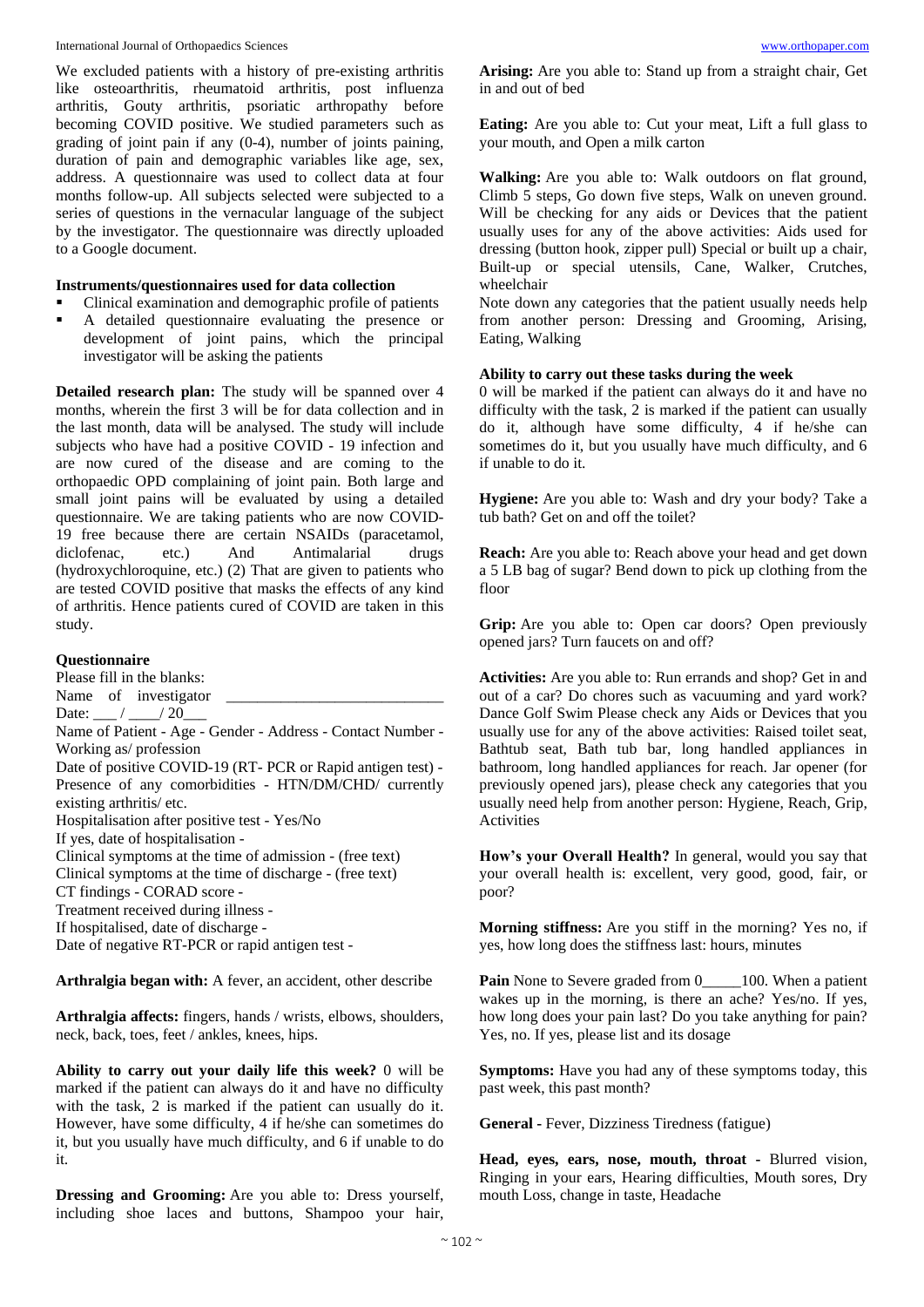**Chest, lungs and heart** Chest pain Shortness of breath: Wheezing: (today, this week, this month)

**Musculoskeletal:** Joint pain: Joint swelling: Leg or ankle swelling Low back pain, Muscle pain, Neck pain Weakness of muscles

**Gastrointestinal tract:** Loss of appetite, Nausea, Heartburn, Indigestion, Pain in the stomach area, Liver problems, Pain in the lower abdomen, Diarrhoea -severe and frequent Constipation, Black or tarry stools, Vomiting

**Skin:** Easy bruising, Hives or welts, Itching, Rash, Pregnancy

## **What changes are you making to your daily routine?**

**Water** Patient drank \_\_\_\_\_\_ glasses of water before. The patient now drinks \_\_\_\_ glasses of water daily. The water the patient drinks is tap/ bottled (brand or mixed brands), filtered/ distilled

**Exercise:** walking, yoga, water exercises, gardening, dance, other

# **Data collection procedure**

The data will be collected in 2 steps

- The first step is the questionnaire All subjects who had a positive COVID - 19 infection will be subjected to a series of questions in the vernacular language of the subject by the principal investigator.
- The questionnaire will be directly uploaded to a Google document, thus reducing the cost of paperwork.

## **Results**

The mean age of the population was  $31.65$  (+/-10.84). 33% of participants were males.

Joint pain (Arthralgia) was seen in 12 patients out of 34 i.e. 35.3% of participants.

The severity of joint pain was mild to moderate in 8 out of 12 participants and severe joint pain was seen in 4 out of 12 participants. Thus, 66.67% of those with joint pain were mild to moderate joint pain. The majority of patients with joint pain (8 out of 12) had joint pain lasting less than three weeks, while two Out of 12 patients had joint pain for more than three weeks but less than 3 months. 2 out of 12 patients developed joint pain for more than three months (chronic arthralgia).

The knee joint was the most commonly involved joint, (6 out of 12 patients had knee pain).

3 out of 12 patients develop polyarthralgia (25%) while 9 out of 12 patients developed oligo-arthralgia (75%). Oligoarthralgia was considered if <3 joints were involved.

## **Discussion**

Arthralgia is distinct Musculoskel *et al.* manifestation of COVID-19 infection. Mostly all studies have considered both myalgia and arthralgia as one entity as far as post COVID symptoms are considered  $[10, 11]$ . Myalgia after viral infections usually coincides with fever as it is mostly due to cytokine release. The arthralgia can occur due to inflammatory or immune response or direct damage to synoviuma by virus. Viral arthralgia can occur even after the onset of fever or even later after the fever is subsided due to the above mechanisms  $[12, 13, 14]$ . Hence we decided to study arthralgia occurring up to 4 months after the day RTPCR test for COVID-19 infection was observed positive.

In our study mean age of the population was 31.65 years

probably related to participants selection from flu OPD and general COVID ward in which patient had only mild to moderate symptoms and exclusion of patients from COVID ICU where many older adult patients were admitted for their serious conditions. Also, we had excluded patients with preexisting comorbidities like diabetes mellitus, hypertension. In our study majority of patients had mild to moderate arthralgia only (8 out of 12) and total of 35.3% of patients had joint pains. In a study by Lechien *et al.* arthralgia was seen in 31% of patients. In a study by Zhang et al., 12% of patients had arthralgia<sup>[15]</sup>. In a study by Lei et al. 32.4% of patients had arthralgia<sup>[16]</sup>. While the percentage of arthralgia was 5.49% and 10.8% in studies by Qian *et al.* and Ma *et al.* respective,ly [17, 18] .

However most of these studies are retrospective studies and comorbidities wethe re not excluded from study, unlike our study. Also in these studies, the pattern of joint pain was not studied unlike in our study, where we studied severity of joint pain, a number of joints involved, duration of joint pain etc except for the study by Raju Vaishya et al. [19].

Our findings showed that timelesshe time less than three joints are involved (75%) and joint pain was mild to moderate in 2/3rd of the patients and that the joint pain usually lasted less than three weeks in 66.67% of the patients. This study, however, shows that a significant percentage of the patients develop joint pain over three weeks and of severe grade and sometimes involve more than three joints. The category of patients are bound to be classified as long COVID infection if the joint pain last more than three weeks. In a couple of patients, joint pain persisted for three weeks, indicating chronicity. However, since our study was questionnaire based study only we cannot comment which patients are likely to develop chronic joint pain without biochemical studies.

## **Limitations of study**

- 1 Small sample size
- 2 Short duration of follow up
- 3 We did not do any blood test or x-rays of the joints and kept our study only restricted to the questionnaire.
- 4 However, since there was no control group and our study was only questionnaire-based, further studies will be required to study arthralgia for more information on this topic in the future?

## **Conclusion**

Arthralgia is not so uncommon symptom in COVID-19 infection and usually last less than three weeks in most patients, though it can last for a longer time in few patients. In some patients it can be severe also. Most of the times it involves less than three joints but in few patients it can involve more than three joints also. COVID infection in the past predisposes patients to develop arthralgia of both small and large joints with a severity ranging from mild to severe arthralgia.

#### **References**

- 1 Huang C, Wang Y, Lix *et al.,* Clinical features of patients infected with 2019 novel corona virus in Wuhan, China Lancet. 2020;395:497-506.
- 2 Bian JR, Niew Zang YS, Fang Z, Xiu Q-Y, Xu X-X. Clinical aspects and cytokine response in adults with seasonal influenza infection. Int J Clin Exp Med. 2014;7:5593-5602.
- 3 Franssila R, Headman K. Infection and Musculo skeletal conditions: Viral cause of arthritis. Best Pract Res Clin